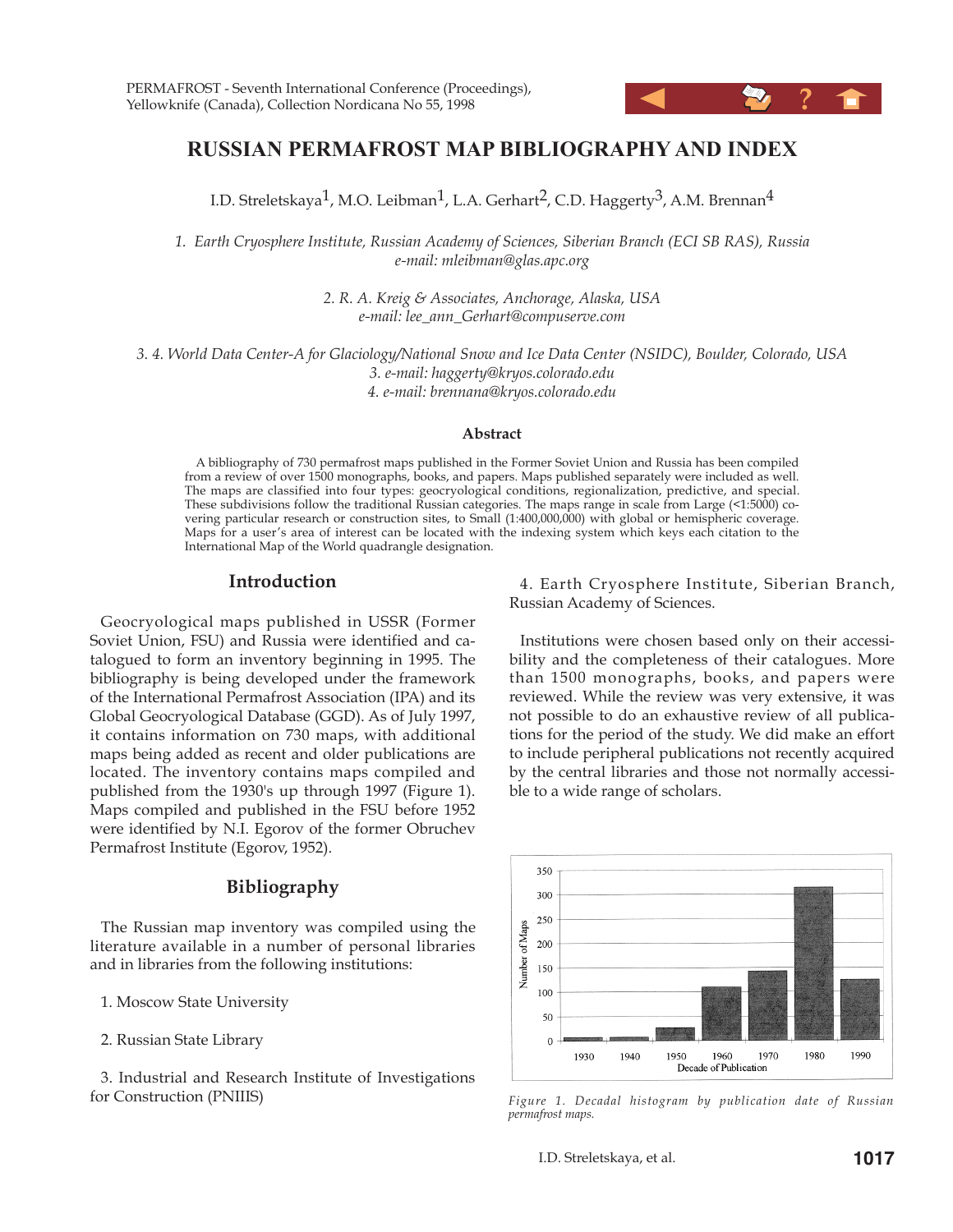#### **Table 1. A sample entry of the map bibliography**

| Field name        | <b>Field Content</b>                                                           |
|-------------------|--------------------------------------------------------------------------------|
| <b>AUTHOR:</b>    | Afanasenko, V.E., Goncharov, S.V., Zaitsev, V.N.                               |
| TITLE:            | Geocryological-hydrogeological regionalization of the territory                |
| PUB:              | Moscow, Moscow University Publishers, 1981                                     |
| SCALE:            | 1:3.500.000                                                                    |
| SOURCE:           | "Natural conditions Transbaikal railway industrialization zone", p. 18. In the |
|                   | article by Afanasenko, V.E., Goncharov, S.V., Zaitsev, V.N., p. 4-20.          |
| <b>REGION:</b>    | Transbaikal                                                                    |
| TYPE:             | Regionalization                                                                |
| LEGEND:           | Cryohydrogeological massif of deep discontinuous freezing, cryoartesian        |
|                   | basins of continuous and discontinuous shallow freezing                        |
| LAT/LONG:         | 54N00-57N00/120E00-127E00                                                      |
| <b>INSTITUTE:</b> | Moscow State University                                                        |
| NUMBER:           | 332                                                                            |

A preliminary version of the bibliography was published in 1995 (Streletskaya and Leibman, 1995). This version was arranged alphabetically by author. The updated version is presented in database and spreadsheet formats so that it can be sorted in any other order according to the user's request. Each listing includes: full reference (title, authors, publisher, scale, source, publication year), the year of compilation, geographic region, map content type, legend descriptions, map coordinates (latitude and longitude) defining the rectangular area of map coverage, and the institution of the map compilation. A permanent reference number was assigned to each map in the sequence that it was added to the database. A sample entry of the bibliography is shown in Table 1.

The 730 maps cover various geographic regions, with some overlap. The geographical distribution of permafrost maps is shown in Table 2.

A large number of the maps cover regions undergoing economic development. Regions under active develop-

| Table 2. Geographic distribution of Russian |  |
|---------------------------------------------|--|
| Permafrost maps                             |  |

| <b>Geographical coverage</b>                             | Number of |
|----------------------------------------------------------|-----------|
|                                                          | maps      |
| Global                                                   | 15        |
| Northern Hemisphere                                      | 11        |
| Asia and Eurasia                                         | 11        |
| Former Soviet Union and Russia                           | 114       |
| European North of Russia                                 | 55        |
| West Siberia                                             | 204       |
| Middle Siberia                                           | 68        |
| East Siberia and Northeast Russia                        | 62        |
| Yakutia                                                  | 49        |
| Southern Siberia (Altai, West and East Savan, Tuva       | 14        |
| Republic)                                                |           |
| Baikal and Transbaikal area                              | 81        |
| Russian Far East                                         | 14        |
| Kamchatka                                                | 9         |
| Chukotka                                                 | 6         |
| Alpine permafrost of Central Asian mountains (Tien Shan, | 5         |
| Pamirs)                                                  |           |
| Alpine permafrost of the Caucuses                        | 1         |
| Off-shore permafrost and cryotic deposits of the Barents | 7         |
| and Kara seas                                            |           |
| Islands of the Arctic Ocean                              | 4         |

ment are the West Siberian oil and gas province; Yakutian gold, coal, and diamond areas; and Baikal and Transbaikal coal, metals, wood, and hydro-electric power production areas. Many maps are associated with transportation network investigations (pipelines and railway routes in West Siberia and the European North, Baikal-Amur Mainline, Amur-Yakutian Mainline, and a number of local projects). Fewer maps have been compiled and published for regions lacking industrial activities (Northeast and Far East of Russia, Central Asian mountains, Arctic shelf). Some data and maps are of limited circulation.

Map content is classified into four categories as follows: geocryological conditions, regionalization, predictive, and special (Figure 2). These categories reflect the mapping traditions in the Former Soviet Union and the approaches of the geocryologist in building cartographic models of permafrost.

Maps of geocryological conditions are usually compiled on a base-map of landscape patterns by extrapolation of parameters (measured at the key sites or calculated for a range of permafrost conditions) to the corresponding types of landscapes. These maps show all the main characteristics of permafrost: composition and origin of frozen materials, ice content and cryogenic structure, permafrost distribution and thickness, ground temperature, active layer depth, cryogenic (periglacial) processes and features as illustrated in color, shading, separate symbols, and/or isolines. Some maps include talik and ground water information as well.

Regionalization maps are attempts to define geographical regions based on the regularities in permafrost distribution and features, and on comprehensive classifications of factors that determine permafrost properties as well as permafrost parameters themselves. These maps are compiled based on geomorphologic, geological or landscape units or subdivisions. Subdivided taxons are provided with more or less detailed permafrost characteristic assembled in a table or legend. A range within which characteristics may



*Figure 2. Histogram by content type of Russian permafrost maps.*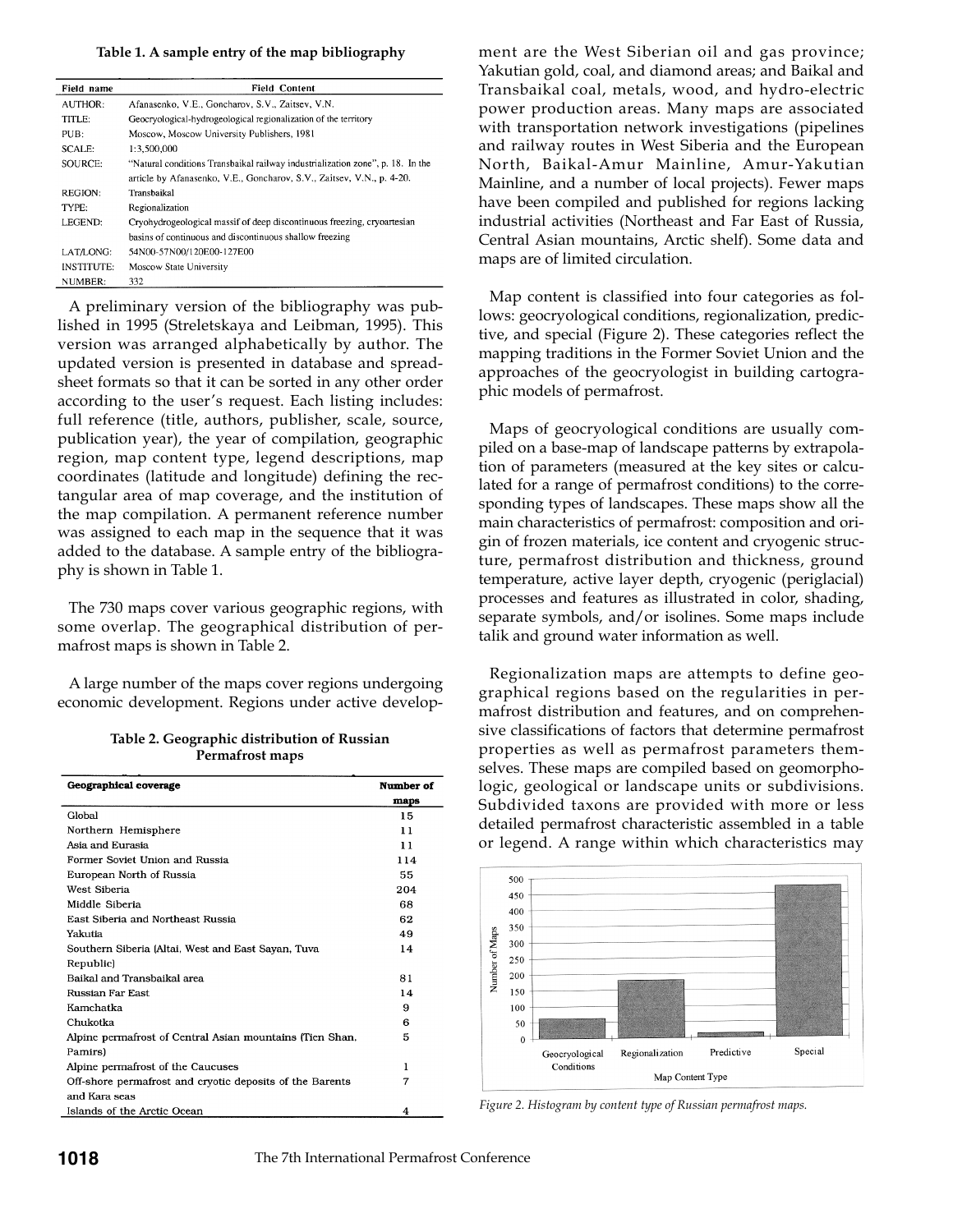change for a taxon are shown in the table. Sometimes the patterns controlling the occurrence of maximum or minimum characteristics are shown.

Predictive maps include information on possible changes of contemporary permafrost features under various impacts, both natural (such as climate changes) and anthropogenic (most often the destruction or construction of covers, embankments and so on). Development of these maps employed conceptual or numerical modeling. Most of these maps are at the same time regionalization maps, and information on contemporary and changed permafrost characteristics is shown in a table as a range linked to a separate taxon.

Special maps usually show several interrelated characteristics of permafrost. These maps prevail in the literature, and thus in the inventory. Most abundant are the maps of ground temperature and permafrost thickness or of periglacial (cryogenic) processes and phenomena.

Various scales of maps are found in the inventory, but most often small-scale or large-scale maps were published due to the technical problems of publishing medium-scale maps as illustrations in books and journals. Sometimes scale was not shown or the original scale was reduced while publishing. In these cases the print-copy scale was calculated by measuring the known objects on the figure in the publication.

General maps of the FSU use scales of 1:30 million (MM) or 1:50 MM, and sometimes 1:10 MM. Separate regions are covered by maps of 1:1 MM to 1:7.5 MM, while parts of the regions are mapped in scale 1:1.5 MM to 1:0.3 MM. Schematic maps and plans of separate construction objects or research sites are of larger scale. The most popular scale for West Siberia: 1:1 MM; for Middle Siberia: 1:20 MM; for East Siberia: 1:1 MM, and for South Siberia: 1:7.5 MM.

## **Map index**

The entries in the Russian Permafrost Map Bibliography are indexed to the International Map of the World (IMW) alpha-numeric quads. This system is published in many sources, including the Defense Mapping Agency (n.d.) World Plotting Series. The IMW alpha-numeric system numbers quads longitudinally from 1 through 60 beginning at the 180° date line in the Pacific Ocean and moving around the world easterly in 6° increments. Latitudinally, the quads are labeled with letters "A" through "W" beginning at the Equator and moving away from the Equator in 4 increments. Latitudes above the Equator are preceded by "N" for North and those below the Equator are preceded by "S" for South. All maps in the Russian Permafrost



*Figure 3. Scale distribution of Russian permafrost maps.*

Bibliography, excluding maps with global or Northern Hemisphere coverage, are located within a rectangle whose southwest corner is quad NC31 (latitude 10° N, longitude 0° E) and whose northeast corner is quad NW2 (latitude 90° N, longitude 170° W).

Example of an Index entry for scale 1:10,000 to 1:6,000,000:

#### NO51-NO52 332, 360, 729

The first column in the index is the map quad reference designation (e.g., NO51) and the second column is the map citation number(s) in the Russian Permafrost Map Bibliography (e.g., 332) falling within that quad. If latitudinally adjacent quads have identical map citation numbers, these are listed as a range of map quads containing the identical map citations (e.g., NO51-NO52).

The 730 maps included in the inventory range in scale from Large (less than 1:5000) to Small (1:400 MM), and are grouped in the index by map scale (Figure 3).

To index the maps, first a smaller database was prepared containing only the map reference number, a group code (in this case, the grouping used was map scale as shown in Figure 3), and the latitudes and longitudes defining the rectangular area of the map. Using a program written in QBASIC, for each group code, an array of map reference numbers is assigned to each map quad based on the map coordinates. The program then compares the map listing for each quad to that of the next adjacent quad to determine the range of quads with identical listings and groups those together. The program creates a text of the resulting index for each group code. The program may be used to index any map inventory by any desired grouping.

## **Conclusion**

The Russian Permafrost Map Bibliography provides an inventory of the extent of permafrost mapping in Russia, shows examples of mapping in various